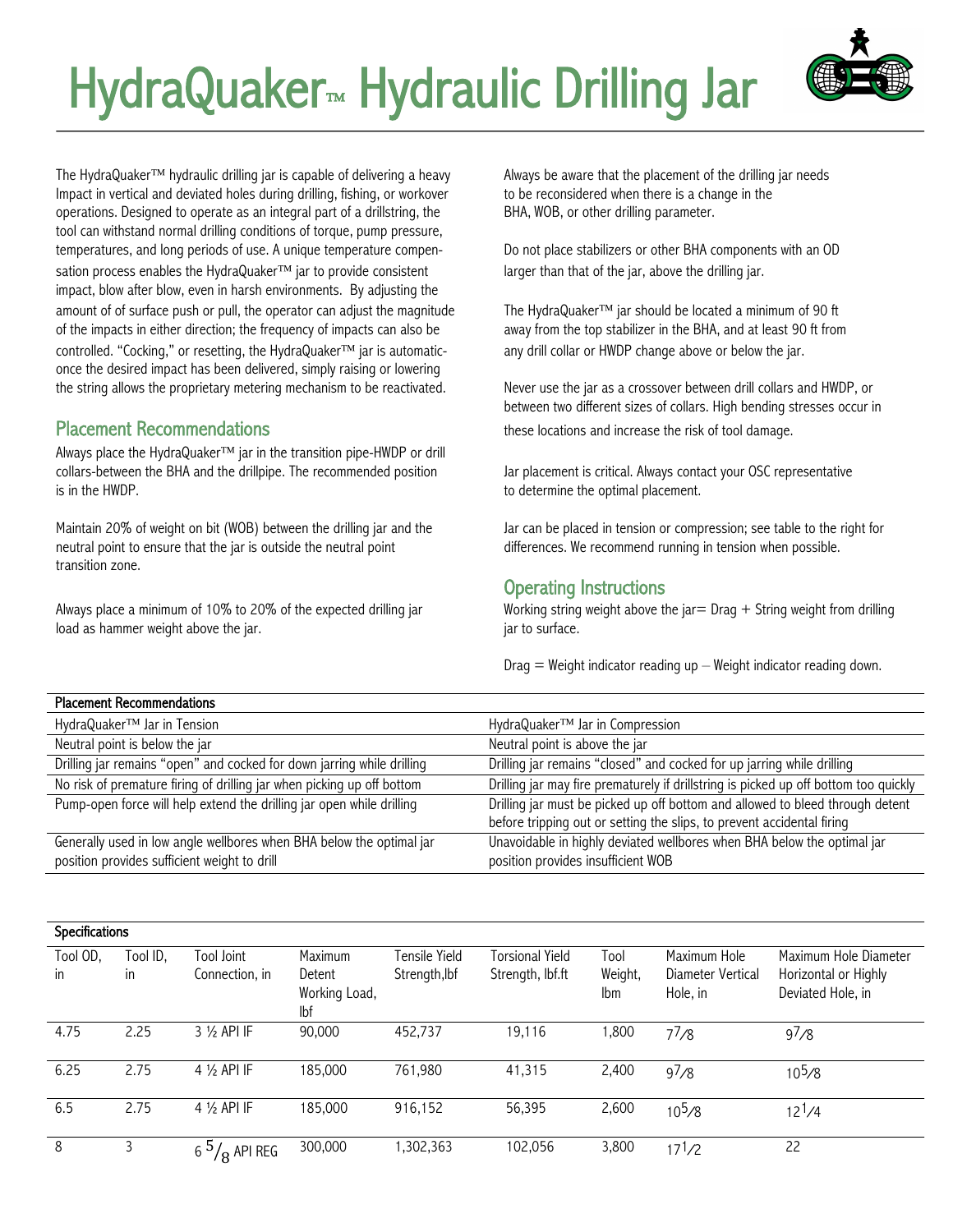

### Jarring Up

- Establish the 'jar load up (overpull)' to be applied, subject to the maximum detent working load shown in the table of specifications. Jar load  $up=$  Final Weight indicator reading up, before impact- working string weight above the jar.
- Apply pull to the drillstring as per the established final weight indicator reading and wait for the impact. The weight indicator will display a small loss just before Impact, corresponding to the retraction of the drillstring. There should be a clear change in the reading after impact. The table shows the delay (detent time) from the time the jar is cocked to when it actually fires, as a function of applied load.
- To repeat the operation, slack off until positive resistance is reached, normally indicated by a visible sign such as a bobble on the weight indicator needle. The indicator reads about 10,000 lbf lower than the string weight above the jar; apply the previous 'jar load up' again.

#### Jarring Down

- Always shut down pumps before attempting to jar down, because the pump pressure affects the downward jar action.
- Select the 'jar load down (slack-off)', subject to
- The maximum detent working load shown in the table of specifications
- The weight of the drill collars or Hevi-Wate<sup>TM</sup> transition drillpipe (HWDP) just above the jar, whichever is less. Jar load down= Working string weight above the jar – Final weight indicator reading down, before impact.
- Slack off as per the established final weight indicator reading, and wait for impact. See the table for delay times versus load.
- To repeat the operation, pull up until the weight indicator reads about 10,000 lbf higher than the string weight above the jar, and immediately slack off to the previously selected 'jar load down' again.

## Changeout Recommendations

The HydraQuaker™ jar should be changed out periodically for servicing. Please contact your OSC representative for changeeout recommendations.

| <b>Delay Times</b> |                               |                                                |                          |                                                     |  |  |  |
|--------------------|-------------------------------|------------------------------------------------|--------------------------|-----------------------------------------------------|--|--|--|
| Tool OD,<br>in     | <b>Up Detent</b><br>Load, Ibf | Up Detent<br><b>Time for Full</b><br>Detent, s | Down Detent<br>Load, Ibf | Down<br><b>Detent Time</b><br>for full<br>Detent, s |  |  |  |
| 4.75               | 60,000                        | 30 to 60                                       | 40,000                   | 30 to 60                                            |  |  |  |
| 6.25               | 75,000                        | 30 to 60                                       | 45,000                   | 30 to 60                                            |  |  |  |
| 6.5                | 75,000                        | 30 to 60                                       | 45,000                   | 30 to 60                                            |  |  |  |
| 8                  | 75,000                        | 30 to 60                                       | 45,000                   | 30 to 60                                            |  |  |  |

Down jar impacts may not be transmitted through shock tools run in the lower drilling assembly. When jarring down with a small number of drill collars or HWDP on top of the jar, select a load that will not buckle the drillpipe run above the jar. Adequate weight just above the jar provides optimum impact for jarring dow

# **Key Terms**

Detent: the mechanism by which the hydraulic fluid in the jar is slowly metered through the detent ring orifice when a load is applied, thus providing a delay before the jar fires.

Full Detent: jar in fully open (or closed) position prior to applying jar load

Short Detent: jar in partially open (or closed) position prior to applying jar load

Detent or Delay Time: time elapsed between cocking and firing the jar